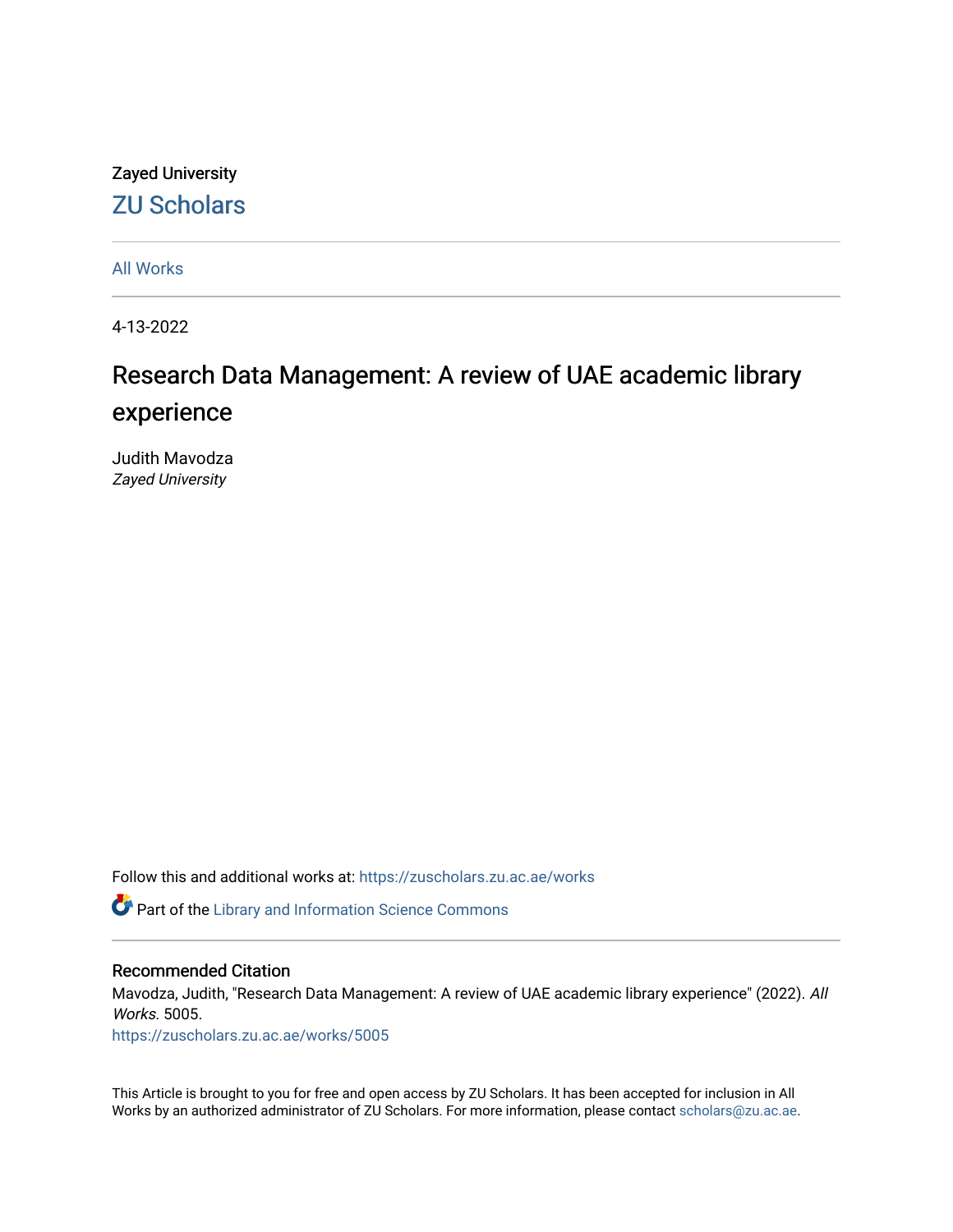#### **Communication**

#### Judith Mavodza\*

# **Research Data Management: A review of UAE academic library experience**

https://doi.org/10.1515/opis-2022-0128 received October 23, 2019; accepted March 22, 2022.

**Abstract:** Purpose: This paper is a review of the status of Research Data Management (RDM) efforts in UAE public university libraries. Approach: The investigation is through examining available literature about the topic using regionspecific articles when available, librarian comments, and the information provided by UAE university library websites. Existing lessons and policy documents are sought, and plans suggested for local solutions, suggesting avenues for progress. Findings: Though not a new concept, findings indicate that local RDM activities are emerging, but knowledge of their importance of exists. Research limitations: This review is limited to public university libraries though the results and experiences could be generally relevant to more research establishments. Practical implications: Taking advantage of the existing awareness to organize tangible RDM efforts can facilitate retrieval and availability of data relevant to the region. Value: An intricate range of activities involved in the organization of RDM services is revealed.

**Keywords:** Research Data Management (RDM); Big Data; Data Literacy; eFada; Open Access.

### **1 Introduction**

This discussion covers the Research Data Management (RDM) efforts in national university libraries (i.e. those created by government with national aspirations) in the United Arab Emirates (UAE). These are predominantly moving from a teaching focus, becoming research-intensive. While Puri-Mirza (2020), in the Statista database, lists 15 public universities, and 79 private universities and colleges, several of the private ones are satellite campuses of Westernbased universities. A list of licensed higher education institutions is also reflected on the UAE Ministry of Education (2018) website. Western-based institutes sometimes have already-existing RDM arrangements, e.g. the University of Wollongong Dubai, Paris Sorbonne University in Abu Dhabi, or New York University Abu Dhabi, have highly established digital data collections. In this essay, focus is on efforts in UAE public universities. However, it is noted that when it comes to research matters, academics identify more with the notion of "academic tribes" (Becher & Trowler, 2001; Trowler, Saunders, & Bamber, 2012) than with their parent institution. As such, local RDM-related services and advances are pointed out to demonstrate and affirm their contributions to the national and global research environment, but without positioning the extent of researcher support provided by librarians in the various universities.

As in many other parts of the world, an enhanced emphasis on research among UAE universities, transforming them from teaching-only establishments to a comprehensive agenda includes research, development, innovation, and entrepreneurship. Previously, research by Abouchedid and Abdelnour (2015) revealed that faculty research productivity in six Arab countries (UAE included) was very low. Thereafter, additional research institutes in UAE universities have been opened as illustrated on their websites. Johnson and Potluri (2020, p.1) are of the viewpoint that in the UAE, "research data service is slowly gearing up in many academic libraries". This slow but progressive development of the research agenda requires that resources and support be in place to enable researchers to seriously engage in research. Supporting elements of the research cycle that include research data services (RDS) or RDM is thus a major library activity. But then, it is not entirely the availability of and access to research resources and data that determines the

**<sup>\*</sup>Corresponding author: Judith Mavodza,** Zayed University, United Arab Emirates, E-mail: Judith.Mavodza@zu.ac.ae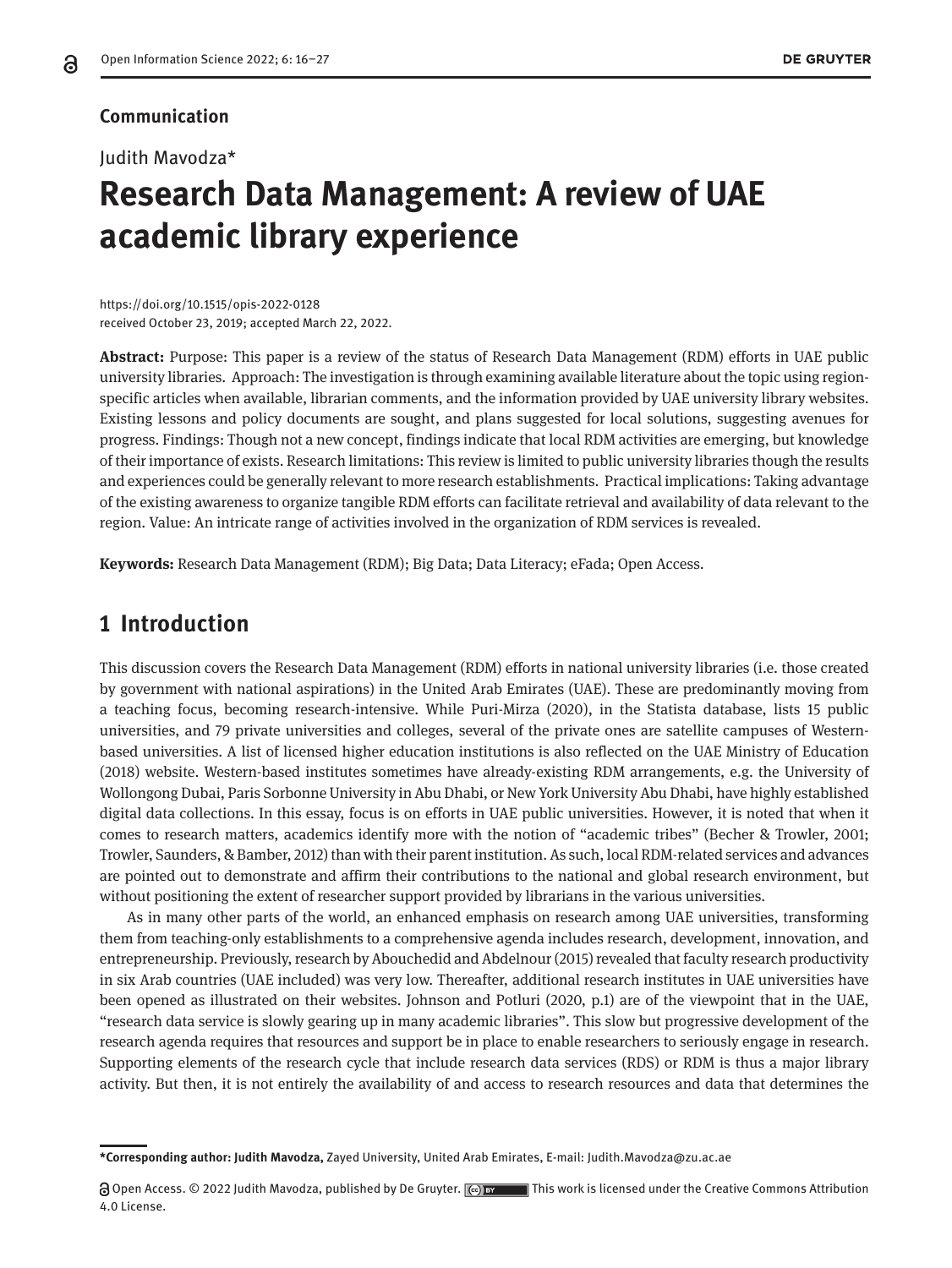success of research, innovation, and entrepreneurship. Other factors are at play too, for example, teaching workload matters. According to Kelsky (2018), top-ranked research universities have a standard 2-2 load (meaning an individual teaches two courses each semester of the academic year) in the humanities and most social sciences (and a 1-2 or 1-1 or 1-0 in STEM fields). Both Zayed University (ZU) and United Arab Emirates University (UAEU) have teaching workload formulas in faculty handbooks on their websites that reflect efforts to balance teaching and research productivity. These are examples of an approach geared for encouraging academic researchers to be productive. Other impactful factors are discussed in the next sections.

### **2 Research Data in Academic Libraries**

The proliferation of huge amounts of data and information that academic scholars and researchers are confronted with drives the need for RDM services. Their development in various regions of the world have national implications and are based on universities identifying the existing need for them, developing plans of action, considering existing tools and service models that may be reused. Recording the long history of American RDM efforts starting from 1950s, Rice and Southall (2016, p. 10) point out that it "would be a mistake to think all these developments have been smooth and of the same kind". In comparison, RDM projects in libraries of UAE public universities are in their early stages but have the potential advantage of benefitting from the experiences and examples of established services both inside the country and outside. In fact, Johnson and Potluri (2020, p. 10) mention that the "UAE librarian's community is playing a vital role in changing research behavior by supporting the researchers in building the knowledge and skills required to retrieve and manage data by conducting hands-on workshops, seminars, and data skill development programs."

In academic research environments, librarians are sometimes expected to make research data as accessible and visible as possible. Where this is within the boundaries of their professional control, they make them retrievable by creating metadata schemes and taxonomies as well as designing standard retrieval methods. Ackers (2013) points out that in university environments, academic librarians are likely to encounter Small Data, therefore should focus on developing approaches to the documentation, organization, preservation and dissemination of small datasets that have no permanent home outside of the labs and offices in which they were born. They must also increasingly include data literacy in their instructional programmes. The Small Data sets are the result of research activities. While highly valuable, the data are also diverse and heterogeneous in nature (Wang, Xu, Chen, & Chen, 2016) and can be huge in a university setup where active research is going on. The data are useful for mining by other researchers per their needs, but that requires proper infrastructure and a policy framework. Librarians thus support by curating the data to make them more valuable and available for other future uses. Decisions therefore should be made about what to save and in which format. That leads to data archiving. Researchers usually store their data locally on their computer disks or in the cloud (Elsayed & Saleh, 2018; Tenopir, Birch, & Allard, 2012).

Librarians get involved in attempts to systematically archive that data, meaning that they arrange, describe, document, and preserve the data to enhance and make it easily retrievable, and in the process facilitating new research. But then, there is frequently a data organization challenge due to the lack of subject-specific and interdisciplinary standards (Petersen, et.al, 2020; Wang, Xu, Chen, & Chen, 2016), and costly nature of the high-performing computer servers required to process such data (Wang, Xu, Chen, & Chen, 2016). Nonetheless, it is their role to curate and preserve the datasets, thus help researchers understand their meta-descriptions. Promoting and supporting the use of common standards (e.g. ISO/IEC JTC 1/SC 32 - Data management and interchange – specifically the ISO/IEC 11179 (Martin-Rodilla & Gonzalez-Perez, 2019, p. 31) family of standards) is to address the specification and standardisation of metadata schemas); and tools (e.g. research instruments such as questionnaires and/or scales, for implementing the research strategy) among researchers. This is how it is possible for researchers to relate to the research data lifecycle, data analysis, tools, statistics (Chiware & Mathe, 2015). In other words, data librarians do their best to maintain knowledge bases about data. They also champion the establishment of uniform data citation standards.

The topic of library initiatives organizing research data attracts attention in many parts of the world and has been discussed widely. Consensus is that when large networks and repositories are created, they provide support for effective data management and access. Peters (2018, p.2) mentions that there are "relative strengths in research data management across the institutions and working together…". HathiTrust (2017) is an example of such a co-operative network effort of more than 100 university libraries. It is administered by Michigan and Indiana universities and is a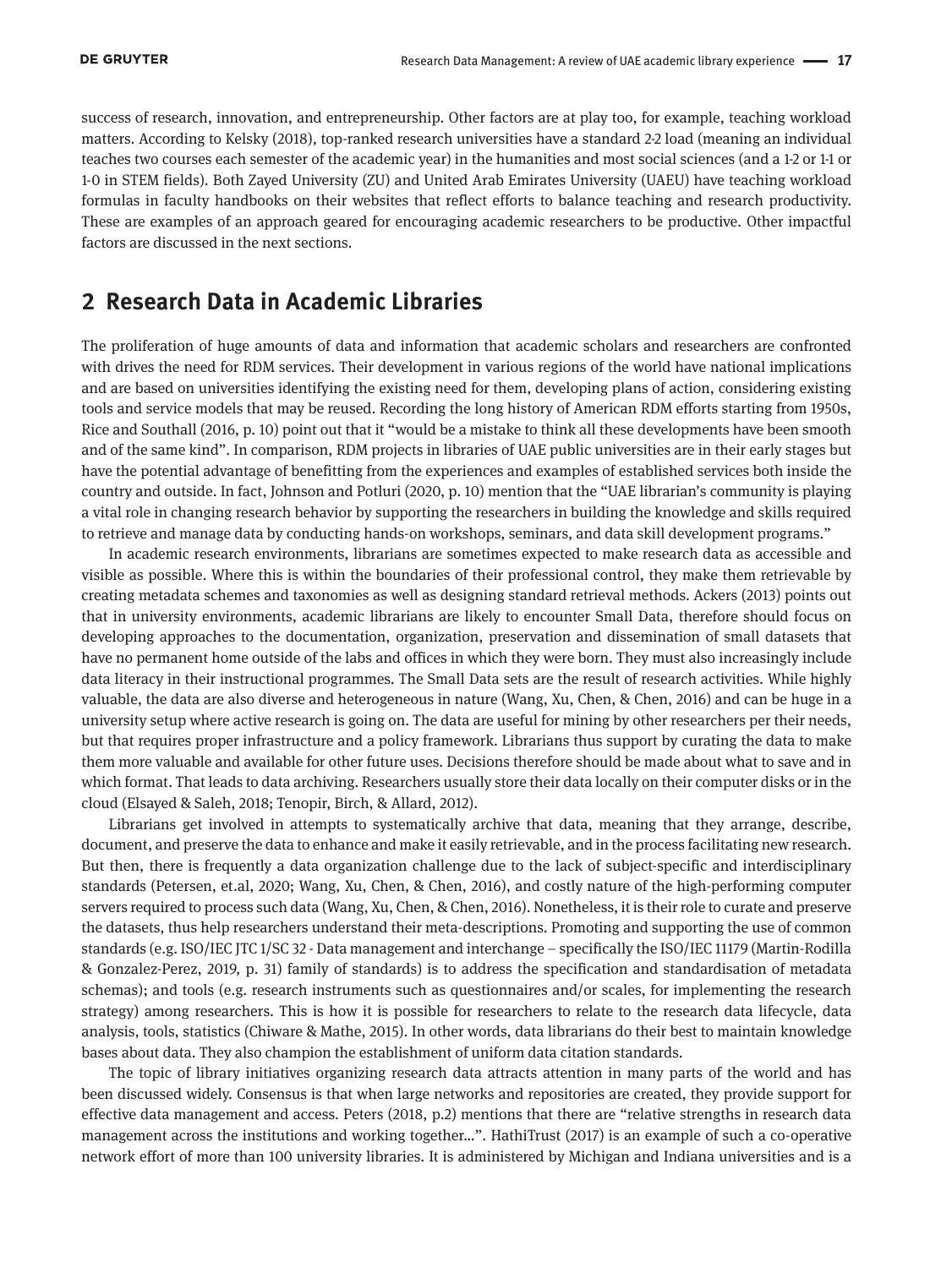collaborative repository of digital content from research libraries. This is not the only example, but one of several. In fact, "we would be mistaken to assume the feasibility of a one-ring-to-rule them all solution. We need many rings" (Padilla, 2018, p.298). Essentially, a smart policy framework is necessary because personal research data is being used in new ways, giving rise to many information sharing issues. Policy makers must therefore create proper guidelines for an information sharing environment and researcher privacy. Guidelines must define the extent and nature of use that can be considered fair dealing. But then, per Salo (2010):

significant mismatches exist between research data and library digital warehouses, as well as the processes and procedures librarians typically use to fill those warehouses. Repurposing warehouses and staff for research data is therefore neither straightforward nor simple; in some cases, it may even prove impossible.

The same point is repeated by Wang, Xu, Chen, and Chen (2016) who suggest that this work could be done by data scientists rather than librarians, and by Rice and Southall (2016). This reality means that libraries planning to organize data should either train their personnel or hire already trained ones to fulfil the universities' research data management requirements. They are needed in providing researchers with advice on levels of control relating to their research data. Funding for existing and continued maintenance of data repositories is a far-reaching investment.

There is also a special challenge in libraries concerning the use of the various Content Management System (CMS) platform options whose control of the underlying technology is not necessarily controlled by librarians, therefore including the RDM option is not always an original component. The University of Exeter, for example, uses SWORD and Globus plug-ins to bridge the gap between DSpace and Big Data capture (Taylor, 2013). A similar arrangement is described in a study by Jurik, Blekinge, Ferneke-nielsen, and Møldrup-dalum (2015) who, in the context of the Danish State and University Library, refer to integrating Hadoop applications or Map Reduce with traditional repository systems such as Fedora. Furthermore, Motta, Puccinelli, Reggiani, and Saccone (2016) suggest an integrated system for the management and analysis of grey literature contents and metadata. Attention is required towards the effectiveness of query processing strategies in Big Data applications, such as Hadoop, that are intended to facilitate its adequate exploitation. But then, Salo (2010) expresses concern about the lack or shortage of library personnel expertise in creating and managing the data capture and control of the platforms. A similar point is repeated by Itani and Östlundh (2021) who confirm the challenge of staff who lack qualifications in required skillsets in their UAE University open scholarship research. However, Kafel, Creamer, and Martin (2014) note the increasing interest in library science training programmes to include data management in the curriculum, furnishing trainee librarians with data management, data mining, machine learning, deep learning capabilities, equipping them with data stewardship skills.

## **3 Research Data Types and Formats**

There is a tendency for different universities and institutes to define research data according to how it matters to them. Cox and Verbaan (2018) list an array of definitions from universities and research organizations, but what they have in common is that it is all data in varying formats and types. Data types include results from experiments or laboratories, generated from test models (climate, mathematical or economic models), social media data such as tweets, logs of web server traffic, derivations or compilations (text and data mining, databases, 3D models), collections of peer reviewed datasets published (chemical structures, gene sequence databanks, statistical datasets), and datasets from national censuses (for demographic, occupational, and housing information to answer fundamental questions in social economic history), and more.

Research data formats include raw data files, artefacts, documents (PDF, Microsoft Word, Text), notebooks, questionnaires and transcripts, specimen, samples, photographs, and more. According to Essayed and Saleh (2018, p. 2), "research data includes every piece of data acquired and generated during the research process, and may comprise, among others, text, spreadsheets, questionnaires, photographs, films, test responses, slides, laboratory notes, statistics, observations, results of experiments, measurements, samples, algorithms, scripts, and workflows". Like Big Data, research data is characterized by its huge volume, its variety and the velocity with which it is being created, its veracity, i.e. reliability, and the value attributed to as well as resulting from it. RDM is important in facilitating the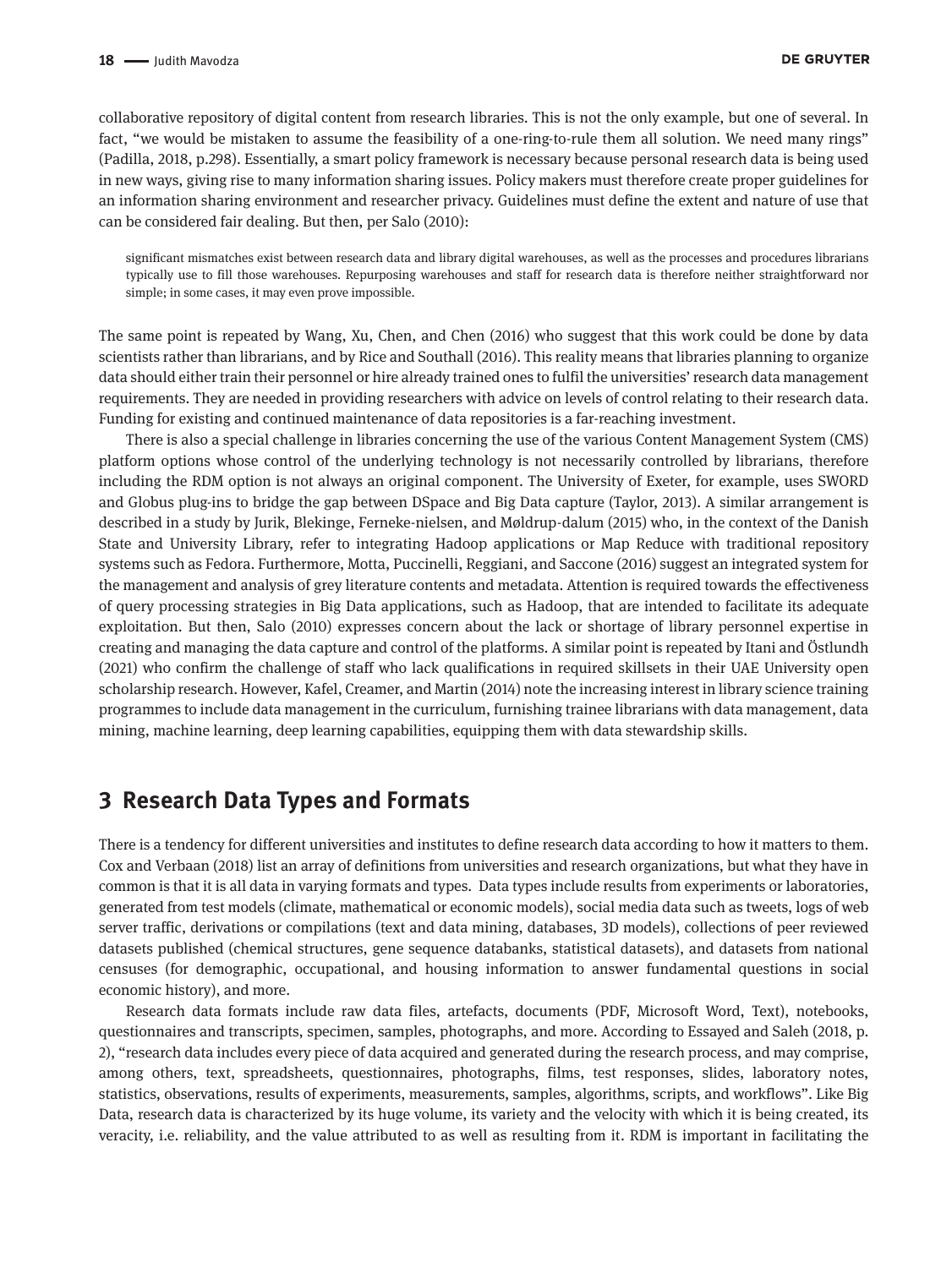making of informed data-reliant decisions. The role of university libraries as enablers of research is central to data capture, management, and access by researchers, and this is not always a smooth activity, as literature reveals.

#### **4 Research Data Repositories**

There are data repository directories, e.g. Re3Data which is a database of data repositories; Fairsharing.org, a catalogue of databases and related resources; DataCite, a database of datasets and repositories; the European Union Open Data Portal which is a catalogue of open datasets; Data Citation Index (DCI) which is a database of datasets; and Google Dataset Search. Beyond the directories are general data repositories, e.g. Dryad Digital Repository, Figshare, Harvard Dataverse, Open Science Framework, Zenodo, and Mendeley Data. The advantages and strengths of using one or the other, or several at the same time are determined by institutional requirements and preferences. Additionally, subject specific repositories are also the choice of many disciplinary scholars and researchers, e.g. in biology and life sciences, chemistry, computer science, earth and environmental science, geoscience, health sciences, humanities, physics, astrophysics and astronomy, and social sciences. Among these registries, there is evidence that research data from or about the UAE exists in several repositories. An example is that a search for the name "Emirates" (by no means an exhaustive search term) in March 2022 in PANGAEA reveals 18 datasets; DRYAD reveals 11, and ZENODO reveals 2739 datasets. A search for "United Arab Emirates" in Mendeley Research Data in March 2022 reveals 27420 datasets of various types from several data repositories across the research world. It is in light of this vast array of possibilities that the article, *So you want to be a data scientist?* by Catherine de Lange (2013) becomes useful in explaining the increasing demand for the position of Data Librarian, investment in RDM projects, including the hiring of copyright and data experts.

## **5 The Context of Research Data Management**

The management of research data is increasingly recognized from the perspectives of different professions because of "the deluge of data arising from new types of science, a crisis in confidence in research integrity in certain fields and the general movement for open data…" (Cox & Verbaan, 2018, p. 5). Research data is relevant to all subject areas and contributes to the bigger Big Data landscape used in and for policy making. Though this is not a new proposition, it is true that university libraries, regardless of geographical location, have a special role to play in supporting academic researchers with some of the data-related tools they need to pursue their disciplinary activities. Literature reviews and library website scrutiny indicate that RDM activities in selected UAE university libraries are developing, and knowledge about their importance exists. Some of the expressions of progress at UAEU were through a research article by Itani and Östlundh (2021) with the title "The role of institutional repositories in advancing open scholarship: A case study from the United Arab Emirates University", and at Zayed University during the *UAE Innovates Week* at the Expo 2020 during February 2022 in a presentation with the title: "Supporting Innovation with Open Access Publications and Data - ZU Scholars Institutional Repository" (Lappalainen, 2022).

Flores *et al.* (2015) propose that a needs assessment exercise and policy development must be put in place before confirming RDM projects. Bryant, Lavoie and Malpas (2018, p. 18) suggest that the motives for organizing a RDM service are:

compliance with mandates or policies that establish formal requirements for documenting research data management plans or for demonstrating progress toward open science goals; evolving scholarly norms that influence disciplinary perspectives on what constitutes good scientific practice, including expectations of reproducibility and transparency in documenting protocols, methods, and data sources; institutional strategies that are aided by more rigorous and systematic attention to monitoring research productivity and performance and improving (or maintaining) institutional reputation in data-intensive research areas; direct or derived demand from researchers with unmet (or imperfectly satisfied) data management needs; for example, evidence that university researchers are turning to external services to meet data storage, management, or sharing needs that could be met by the university.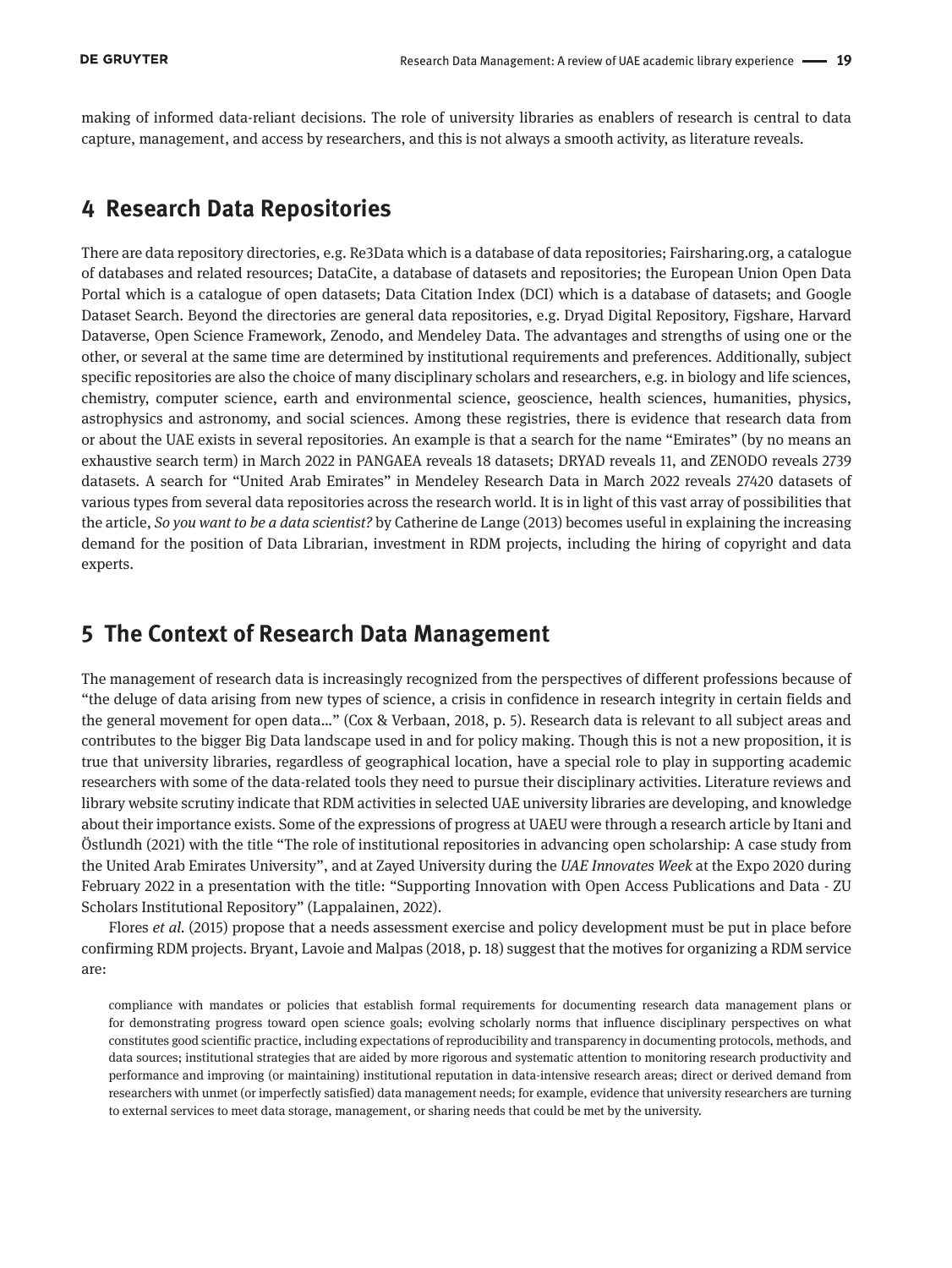Once RDM programmes are in place, advocacy programmes, awareness campaigns, training sessions and advisory services, data repository development, helpdesk services, and data management plans (DMP) must be organized. It is notable that a RDM skills course is now integrated in the curricula of many library schools and available through professional development resources, including those run through the Research Data Management Librarian Academy that subsequently posts the training and publications files on GitHub (<https://rdmla.github.io/>) that librarians in the UAE are engaging with; or the Elsevier Researcher Academy webinars, and so on. The attributes of those courses cater to the "research data scientist" or "institutional intelligence officer" or "data librarian" type positions mentioned above that require computational and statistical expertise.

## **6 Questions About RDM Efforts**

A Google search for "research data management" jobs in UAE libraries does not yield results. However, there are a few instances of "research data scientist", or "institutional intelligence officer" positions advertised, unrelated to libraries. In only a single instance was the position of "data librarian" advertised in 2020. But then, the fact that activities or terms of this nature are not reflected on university websites does not conclusively suggest that they are not happening. One needs to comment on possible reasons for delayed adoption of the efforts, and how libraries are involved. In so doing, the following questions arise:

- a) Are academic libraries taking leadership in coordinating RDM efforts in their universities?
- b) Does an enabling environment for those efforts exist?
- c) What are the possible explanations for delays or impediments in RDM activities?

A close look was made at the status of RDM efforts in libraries of the three UAE national universities, using information about those libraries that is publicly available on their websites, unsolicited comments from librarians, and from literature review. Interest in the selected universities was due to their UAE national origins and efforts while they operate on an international education and research arena.

## **7 Commenting on RDM at UAE Public Universities**

Efforts specific to the public national university libraries are at varying stages, mostly being works in progress. For example, in some libraries, positions exist in the Systems and Digital Library Services Section of a Digitization Technician, and the position of Librarian for Research, Data Management and Instruction. These repositories contain some research data, while others' efforts are developing. Meanwhile, after searching the library websites of the 15 public universities, there is reference to thesis repositories, but with a limited number of formalized RDM projects. However, the United Arab Emirates University (UAEU), for example, holds a Mars project-related dataset in its repository; Zayed University has links to seven datasets ranging from 2017 to 2021. From this information, one can see that the university library has taken leadership in making the resources known through being posted on the websites. The results of a United Nations e-Government survey (2014) indicated the UAE as one of the countries with a score of more than 66.6% in data publishing, suggesting an inherent enabling environment for research data harnessing. For the sake of propping up the UAE research environment, researchers must have support in finding information on where this data is readily accessible.

One must bear in mind that the strides being made by universities exist in a context where language, research scope, and resources (human and infrastructural) sometimes lead to the undervaluation of academic research output and in many instances limits the ability of regional scholars to contribute to international science. To overcome this shortcoming, an eFada initiative (Khalifa University, 2013) using the Ankabut platform, a UAE Advanced National Research and Education Network (NREN) was created. One of its goals was to provide high performance computing services and "data visualization services" (Khalifa University, 2013). As at 2022, eFada has accomplished some of its goals, but the RDM services plans are yet to be fulfilled. Meanwhile, regional research output in the Arabic language is increasingly becoming available through databases such as Al Manhal, Banipal, Dar AlMandumah, E-Marefa, eBook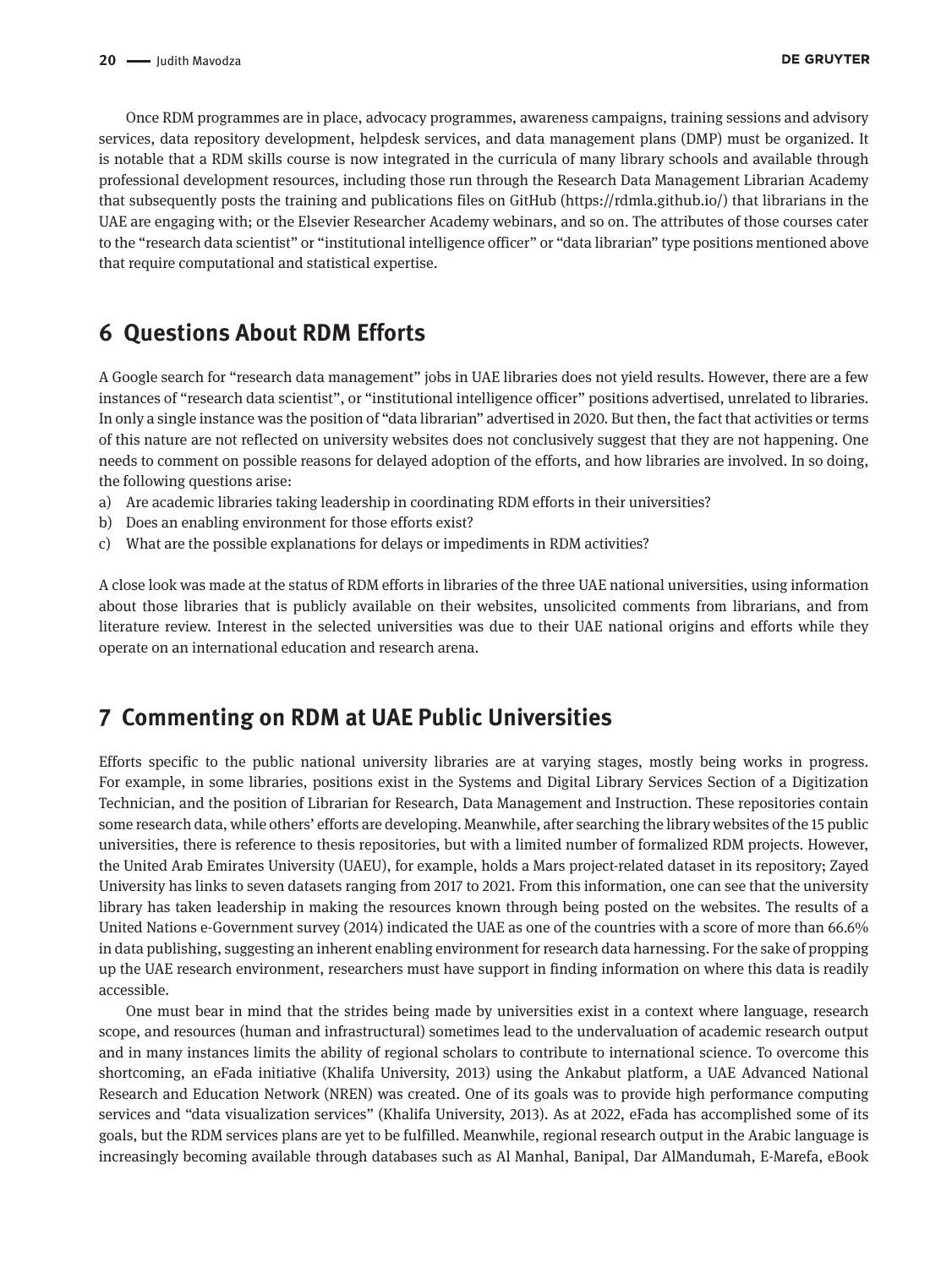Arabic Collection (EbscoHost), Kotob Arabia, to name a few. But then, if the research data emanating from the works housed in those databases were harnessed for access, they could contribute to global research, adding to the pool of original research pursued in Arabic language. Abalkhail (2018) highlights the challenge of translating qualitative data from Arabic to English for purposes of writing articles in English. This challenge is suggestive of the need for capturing and using research data in the original language. A proposal by Larabi Marie-Sainte, et.al (2019) suggests a New Arabic Dataset (NADA) for text categorization purposes. The same is echoed by Hammoud (2021) in reference to the importance of having an Arabic medical dataset for diseases classification. Resulting from infrastructural deficiencies, an additional stumbling block for scholars and researchers in low/middle-income countries (LMICs) is expressed by Bezuidenhout and Chakauya (2018, p. 39) to be the fact that "low-resourced environments shape data sharing activities but are rarely examined within Open Data discourse", meaning that they too suffer exclusion. Nonetheless, libraries are counted among the essential support entities available to all scholars.

Regardless of where RDM activities take place, libraries lower barriers that researchers sometimes face, making institutional scholarly works and research data available. Depending on the available infrastructure, librarians can integrate data catalogues with regular library retrieval services such as Koha, Alma, WorldShare Management Services (WMS), and Sierra among others, making the search for data hassle-free. But then, in the said UAE academic libraries, involvement of the requisite data specialists is an evolving effort. The required skills include creating common metadescription schemas and common citation practices so that data sets have persistent identifiers and can be crosslinked between publications and datasets. Awareness about the impact of datasets is also necessary for the data creators. For that reason, librarians must guide them on bibliometrics (for example, impact factor, h-index) and altmetrics. That is facilitated with the use of tools such as Mendeley, Scopus author management, ORCID identifier, and DMP Tool (Chiware & Mathe, 2015). Data librarians are also essential to higher education research projects because they provide advice on conditions under which data can be re-used. It is important for them to guide researchers on discipline specific best practices in data creation and intellectual property rights. They also offer RDM support, including DMPs for grant applications, intellectual property rights advice and the integration of data management into the curriculum.

The responsibilities mentioned above demonstrate that the work of librarians keeps evolving due to continuously changing demands and expectations of the academe. The ACRL (2019) summarizes those responsibilities to include:

helping researchers to deposit data in institutional and disciplinary repositories, assisting with data management plans, and consulting with research teams. Librarians also serve the research community by creating workshops, webinars, and tutorials. … develop a robust understanding of tools and support mechanisms available on campus… collaboration with campus computing or statistical support services…providing background information as well as advanced information about RDM…through, newsletters, or webpages is also important…have an RDM presence online …provide information related to creating data management plans, data documentation, metadata standards, storage and preservation.

A similar description is provided by the Association of European Research Libraries (2018) and repeated in their 2018- 2022 vision for the research landscape, suggesting the recognition of data management librarians. Sharing experiences in the context of South Africa, Chiware and Mathe (2015) concur with both the Association of European Research Libraries and ACRL on the need to employ data librarians in research-heavy data-reliant environments. It is the responsibility of the data librarian to connect with useful RDM procedures. The foregoing account affirms the importance of data librarian skills to scholarly research as it takes centre stage in UAE higher education.

Reference to increased use of research data in due to its exponential growth. But then many libraries must create Data Librarian posts, and this is not unique to the UAE. The development of professional staff skills for data librarianship has become essential so that the library can actively participate in institutional research data policy development, including resource plans, and adopt open data policies where appropriate in the research data life cycle. On a wide scale, it is important to partner with researchers, research groups, data archives and data centres to foster an interoperable infrastructure for data access, discovery and data sharing. This is where the Dataverse/ Bayanatona approach mentioned by a few UAE university libraries and, in conjunction with eFada would fit. Other RDM options that can be investigated too, including the Comprehensive Knowledge Archive Network (CKAN), DSpace, and more as listed by Lewis (2014), depending on the functions required and defined by the university.

It appears that university libraries need champions and advocacy especially when they do not yet possess data repositories or immediate plans for RDM services. A study of the UAE library websites suggests that requisite data experts are rare, causing delays in initiating any RDM plans. It is worth noting that there is value in learning from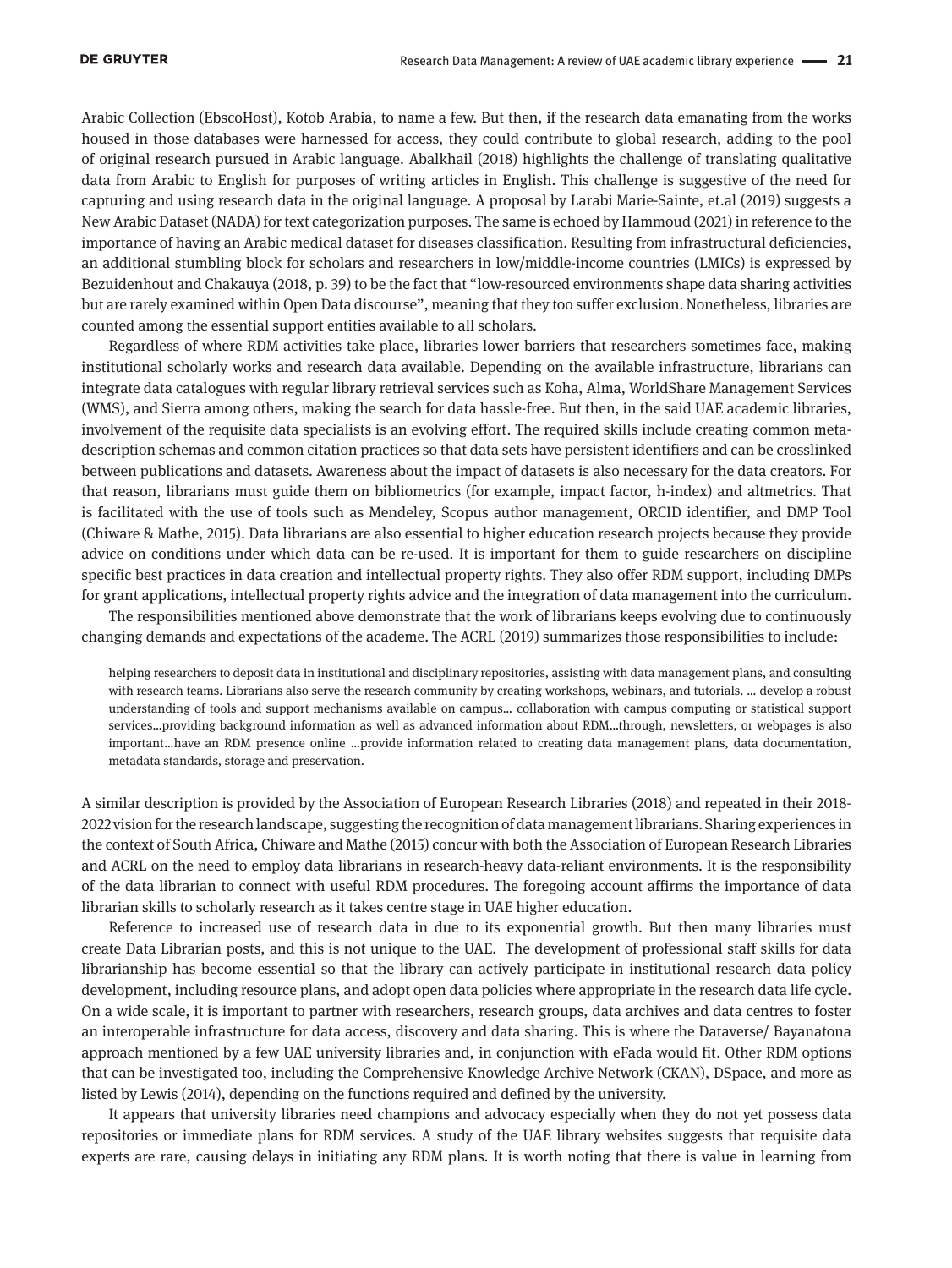university libraries with established RDM services in the UAE regardless of their status, to accurately articulate the advantages of having systems in place, the types of data and objects for inclusion, intellectual property (IP), and licensing implications. Harnessing knowledge about awareness, access, and use of these resources is key for the benefit of researchers.

Comments about RDM from librarians at the universities studied reflect that they view local initiatives as still developing. However, they admit that the researchers they support produce research data from their projects but organizing the same data for re-use, possibly by other scholars, could be enhanced. They are generally aware that for RDM programmes to be initiated, certain infrastructure must be in place, and various constituents involved as these are major initiatives. Examples of required participants include research offices, faculty evaluation processes, the library, information technology, legal counsel for intellectual property advice, and more. It is also understood that file storage strategies are necessary because storage formats are liable to fail, and file formats eventually become obsolete, therefore storage strategies help to minimize the risk of loss or destruction of data. Some conversations have suggested a national repository to centrally formalize RDM processes in the UAE, echoing the intentions of the eFada initiative. One can make the comment that this arrangement would enable the harvesting, management, and centralized regularized access to research data. Talib et.al. (2015), at the realization of a huge demand for a unified database for social science research in the UAE, advocate that UAE social science researchers upload their work to the Dataverse Network (coined with the name Bayanatona). Dataverse is "an open source web application to share, preserve, cite, explore, and analyse research data" (Dataverse Project, 2020). The name appears on some university websites, but the effort appears to require continuity and champions to keep it vibrant. Yoon and Schultz (2017) suggest improving aspects of library RDM webpages to include service development and thoroughness of information offered. The RDM topic has also been addressed at conferences and workshops in the UAE, e.g. INDEPTH Data Management Programme Training Workshop of 2017 in Dubai.

From a broader perspective, RDM activities in the UAE and the GCC region (Saudi Arabia, Qatar, Bahrain, Kuwait, Oman, UAE) reflect tendencies found in many other universities across the globe. A few have existing institutional repositories (IRs), but not necessarily active RDM/ RDS arrangements. The same holds for the role of librarians as expressed in a research data services study (RDS) by Cox, Kennan, Lyon, Pinfield, and Sbaffi (2019, p. 1432) which confirms "a picture of the spread of RDS, especially advisory ones. However, future ambitions do not seem to have seen much evolution. There is limited evidence of organisational change and skills shortages remain". In an ACRL White Paper, Tenopir, Birch, and Allard (2012) found that a quarter to a third of all academic libraries in the United States and Canada were planning to offer some research data services within the next two years. But then, another investigation by Tenopir, Sandusky, Allard, and Birch (2014) revealed not much difference two years later. Chigwada, Chiparausha, and Kasiroori (2017) make similar observations from their study focussing on Zimbabwe, where they conclude that RDM is "a relatively new concept in Zimbabwe's research institutions as compared to other institutions in the developed countries". Similarly, a research by Chiware and Becker (2018), covering Southern Africa (Botswana, Lesotho, Malawi, Namibia, South Africa, Swaziland, Zambia, and Zimbabwe) concludes that there is "need to advocate for awareness of research data management within institutions with academic and research libraries taking a leading role in spearheading data management and providing training and the technical support needed to store and retrieve research output and data sets". This too is the conclusion from a study of RDM practices in Australia by Krahe, et. al. (2019). Additionally, Tenopir, et.al. (2019, p. 36) found in a follow-up investigation of the USA and Canadian studies that the "provision of RDS is not yet widespread among academic librarians, although there is a group for which these services are integral to their jobs and another group who offer some of the services occasionally". Regardless, the perspective of Zhou (2018) on RDM/RDS is that services in the United States, Britain, Australia, and some universities in China such as Peking University, Fudan University, Wuhan University and Xiamen University have become more developed than elsewhere.

There are no specific studies either about the UAE or the GCC that are equivalent to the USA/Canada cases by Tenopir, or those from Southern Africa, but the findings of the said studies perhaps explain why the progress of RDM services via eFada in libraries of UAE public universities have not taken shape. In fact, efforts at Western-based universities, or non-federal ones, or private ones tend to be more advanced than those at public ones, e.g. New York University Abu Dhabi has a Social Sciences and Data Librarian position; the Abu Dhabi science-focused Khalifa University of Science, Technology and Research (KUSTAR) has well-established RDM guidance supported by the library team; Paris Sorbonne has the well-staffed SUAD Institutional Repository; the University of Wollongong Dubai has a service that one can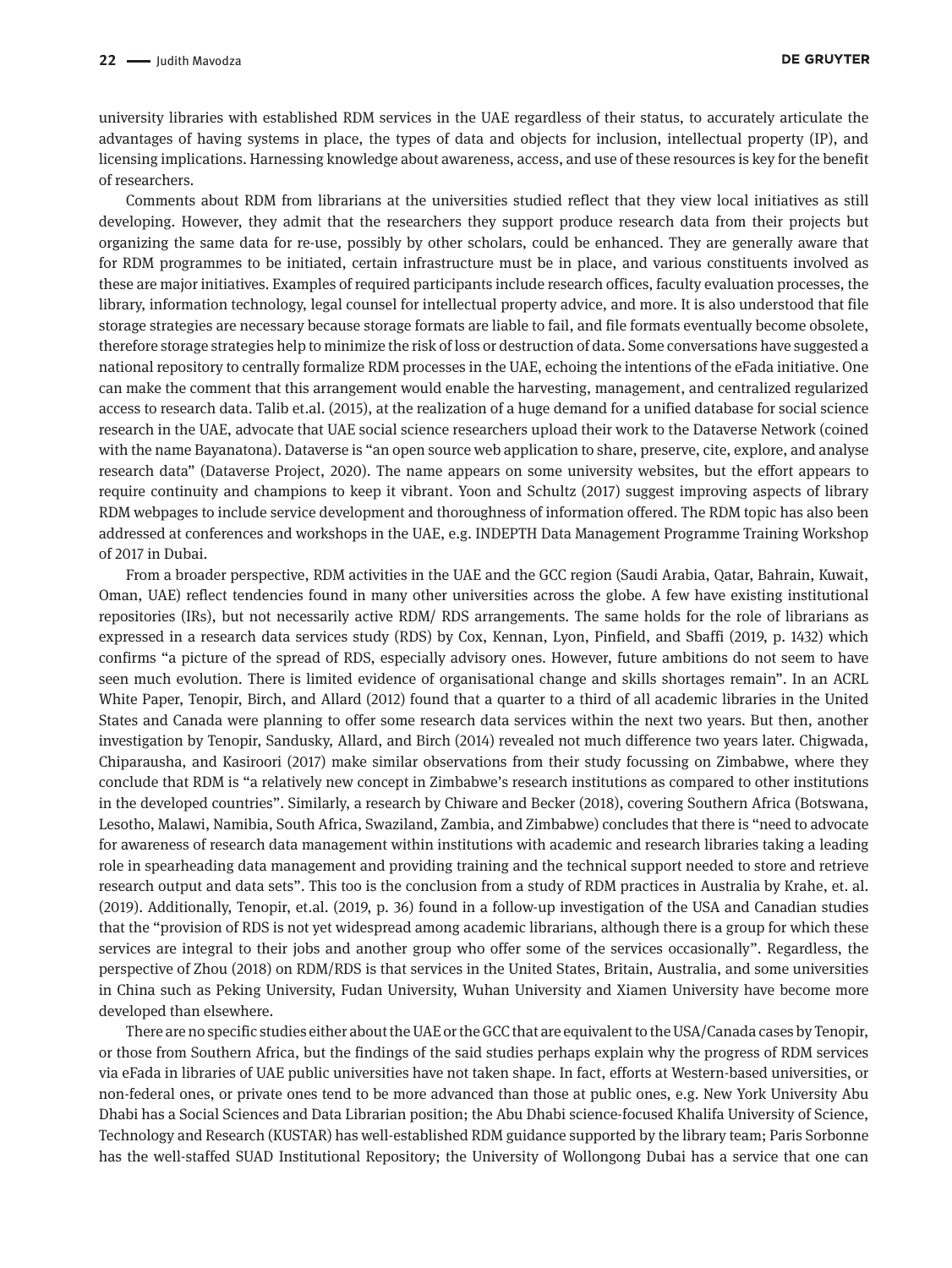request through the library. RDM services are, however, also in place in other regional libraries, e.g. in the Kingdom of Saudi Arabia at King Abdullah University of Science and Technology (KAUST); or in Qatar at the Carnegie Mellon University Doha, and at University College London Doha, and so on. Omani and Kuwaiti library websites generally have no mention of data services, but that does not rule out that RDM efforts may be in existence in other forms.

## **8 Concerning Policy for RDM Efforts**

According to the *UNESCO science report: Towards 2030* report by Zou'bi, *et al* (2015), it is important to put in place data policy framework for academic libraries, and data protection legislation. This defines the plan detailing what data to collect, documentation and metadata, ethics and legal compliance, selection and preservation procedures, storage and backup, data sharing provisions, and what resources are used, and allocation of responsibilities (Cox & Verbaan, 2018). In the event of RDM being outsourced, or where there is an independent data publishing model, it is necessary to set clear parameters for doing so. The independent data publishing model involves using spaces where research data from various departments, localities and units are integrated to make full use of international research data resources, developing series of data sets and products, building an intelligent and networked RDM and sharing service system (Xu, 2019). There must also be user training, and professional development opportunities relevant for librarians with limited data management knowledge or experience, raise awareness about research data availability and access, its advantages, and ethical use in and by university researchers. That reduces negativity and suspicion while assuring the researcher community of the range of support capabilities the libraries offer. There is merit in libraries becoming members of professionally supportive organizations, e.g. Research Data Alliance (RDA). The use of data handling tools also helps, e.g. DMPTool, for creating data management plans that meet institutional and funder requirements; the Spatial Data Access Tool (SDAT); and the UN StaTact toolkit for data governance and data utilization for policy-making purposes.

To enhance research data benefits, there is need to address data literacy skills among academic librarians and potential data consumers. This ranges from the ability to recognize the existence and need for data, to applying recognized ways of citing it. Elsayed and Saleh (2018) highlight the fact that when potential beneficiaries of research data do not possess data analysis capabilities to derive meaningful information from the data, that creates a gap. When there is no meaning derived from existing research data, it stands to reason that there may also be reluctance or inability to store it in retrievable spaces, because of not appreciating the point of doing so. Thus, the lack of clarity about the advantages of data sharing demands researcher guidance on RDM. A study on RDM and sharing among researchers in Egypt, Jordan, and Saudi Arabia by Elsayed and Saleh (2018, p. 2) reveals that "97% of researchers were responsible for their research data, and 64.4% of researchers shared their data". Among those unwilling to share, their inhibition was confirmed as being due to concerns about confidentiality and data misuse. This is not unique to the academics in the countries where the study was done, or the UAE. Rather, it is a concern shared by internet users worldwide, and inclusive of researchers and academics, and that is consistent with an earlier research by Tenopir, Birch and Allard (2012).

A 2017 multi-country survey by the European Conference of Information Literacy (ECIL), intended for assessing RDM appreciation among university researchers that was sent to several UAE participants, attracted comments expressing doubts, confusion, and suspicions about the need for RDM, as well as the mandate and expertise of their librarians. Additionally, a point that is relevant to the UAE, raised by Elsayed and Saleh (2018), is that when university libraries are introducing research data plans in a multi-lingual environment, sometimes researchers need more clarification about and familiarization with meanings of terms, e.g. research data, data management plan, data documentation, data repository, digital archive, etc. Thus, the addition of Arabic language on platforms for research is a practical solution. This is highlighted in the Science, Technology and Innovation Policy of the UAE Government (2015, p. 22) as necessary, stating that:

The opportunity for "Arabic apps" in the UAE and for the broader Arabic speaking world is already significant, due to the presence of the suitable environment and infrastructure, and the rapid grow in its social, commercial, industrial, medical, government, and entertainment uses.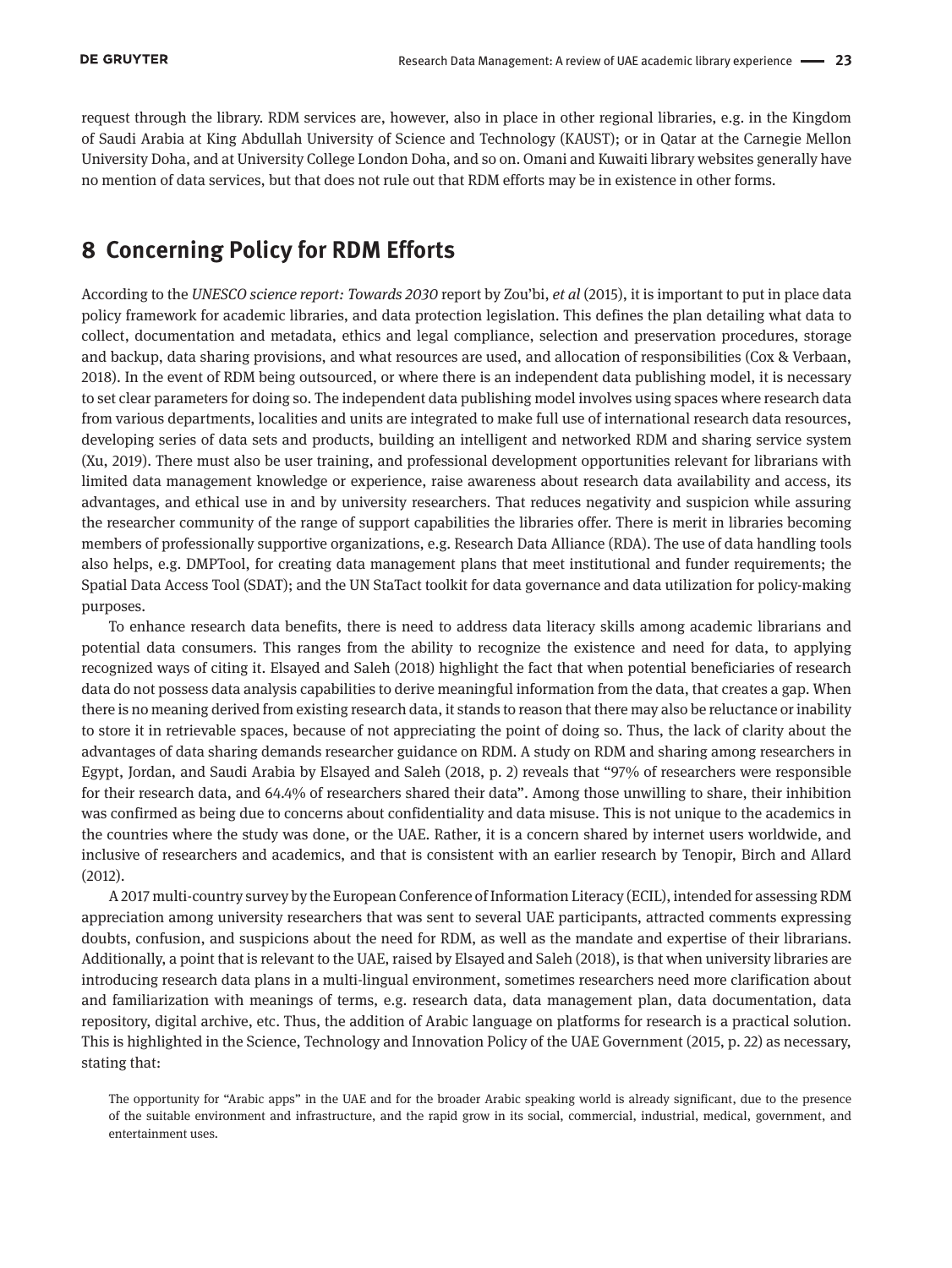Other obstacles to RDM efforts include compromised reliability of some research data, e.g. when original data sets are not stored, remaining with only the aggregated results from one data gathering exercise to the next, it becomes complicated to have longitudinal studies of patterns. Furthermore, coding may not always be consistent over prolonged periods of time, resulting in many inconsistencies. When there are spelling mistakes, name variants, and specific language preferences, data collection and use requires unified effort as poor and loosely connected data representation happens easily. If there are no data capture and storage plans, with absence of qualified staff to create and manage the data management projects, accompanied by difficulty in creating RDM specialist job positions, lack of clarity about data capture, ownership, and sharing implications, e.g. data lifecycle, copyright, fair use, intellectual property, the challenges continue to be a hinderance.

## **9 RDM and Open Access (OA)**

Several factors impact research data use. Lack of access to it, for example, is mentioned by Scaramozzino, Ramírez, and McGaughey (2012) as a major challenge particularly if there are no Open Access (OA) options. This can be a result of data repository restrictions (as is sometimes applicable with private funder specifications, concerns about researcher anonymity, and where there are anomalies to do with legal or ethical matters), not knowing of data existence, connectivity and technical infrastructure issues (Bezuidenhout & Chakauya, 2018), the state of the prevailing research culture, and sometimes the unavailability of organized relevant data sets. OA means that the results and data from research are made openly available. The implication is that there must be openness during the research process (Cox & Verbaan, 2018; Elsayed & Saleh, 2018), thus enabling readers to not only use journal articles and books but also be able to re-use or re-analyse the data they see (sometimes resulting in conclusions that differ from those of the originator of the data). That is the essence of academic tribal/ disciplinary dialogue.

For RDM, continuous close collaboration between the library and university leadership, research support units, researchers, and funders (including the applicable government offices) is essential to facilitate decision-making, e.g. the benefits of RDM efforts, funding, deciding which data management platforms to use, and organizing clear privacy policies and notices. Collaboration is practical for shaping decisions on basic plans, the life cycle of data for the longterm, and regularly assessing the RDM policy and practice. Because no single university can have all the data required by researchers, there is need to have interoperability and enhanced access among repositories, with appropriate permissions and limitations embedded. That is based on the OA concept that librarians and researchers must familiarize themselves with, a role that Boufarss and Harviainen (2021, p. 3) suggest as transitioning from "gatekeepers to gateopeners" who actively support best practices among researchers and scholars.

For visibility, data management spaces can be registered in the Registry of Open Access Repositories, and in OpenDOAR. In fact, there is increasingly a tendency for repositories to be ranked according to visibility and impact, e.g. by Institutional Repositories by Google Scholar (webometrics). The Repository Analytics & Metrics Portal (RAMP) is an example of a tool to evaluate the accuracy of repository analytics. Besides these mentioned impact measures, a library must regularly review the performance of its own RDM service through surveys, interviewing researchers, studying periodic data downloads and other relevant parameters or benchmarks it aspires to accomplish. As far as UAE repository visibility goes, in March 2022, OpenDOAR listed five of them including the Corepaedia University of Dubai, DSpace at American University of Sharjah (AUS), Paris Sorbonne University Abu Dhabi, The British University in Dubai (BUiD) Digital Repository, and ZU Scholars. The Registry of Research Data Repositories (re3data.org) which is an Open Science tool, indicates that as at March 2022, no UAE repository is registered in it. In addition to the Re3data.org registry, there are more types that do not reflect the efforts of UAE libraries, but the Registry of Open Access Repositories (ROAR) reflects ZU Scholars and Paris Sorbonne University Abu Dhabi; while OpenAIRE, and the Confederation of Open Access Repositories (COAR) which are necessary to reflect visibility and impact do not.

Established international research institutes, whether they are affiliated to universities or not, are increasingly making their research data available via OA because most of them are sponsored by public funds, therefore expected to allow the public to view and use them. The European OpenAIRE2020 project is an example of one such initiative. It is notable that as at 2022, there was no mandatory OA policy in the UAE for publicly funded research, with no policies listed in ROARMAP (Boufarss & Laakso, 2020). Thereafter, Boufarss and Harviainen (2021, p. 8) re-emphasize the same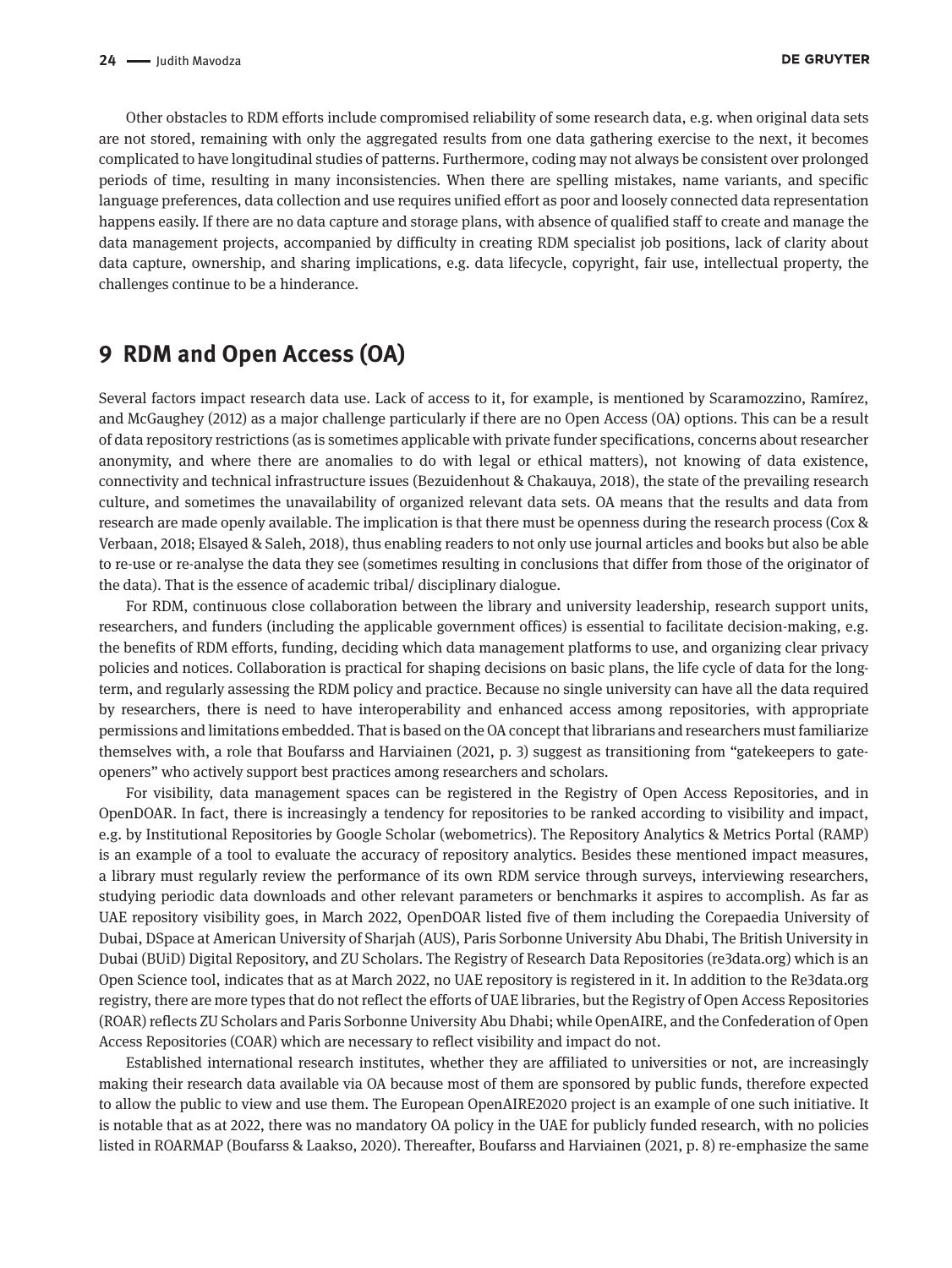point, suggesting that "…local OA policies and mandates are sporadic." This affirms the point about lack of policies being an existing shortcoming as mentioned in the earlier study by Elsayed and Saleh (2018) concerning research data in Arab universities. The same point is also made by Marlina and Purwandari (2019, p. 972) who found that "due to the absence of national or institutional policies, data is generally managed by researchers with limited access". However, the OpenAIRE website mentions that its project evolved to help implement and monitor open scholarship and improve the discoverability and reusability of research publications and data. There are also disciplinary repositories, e.g. Inter-University Consortium for Political and Social Research (ICPSR), incorporating OpenICPSR, DRYAD, PANGAEA (Data Publisher for Earth and Environmental Science), ONEMercury (geosciences and biology data), NIH Data Sharing Repositories (listing medical and biomedical data repositories), VADS (Visual Arts Data Service), British Library Sound Archive, and GIS datasets.

Because UAE academic libraries are predominantly staffed by librarians whose training is as varied as their countries of origin, they must depend on the universities' visions and goals in line with those of the country's Ministry of Higher Education and Scientific Research. This affirms the importance of national policy on RDM. Examples of data management beyond universities include the efforts of the Association of European Research Libraries (LIBER) as elaborated on by Tenopir, et. al. (2017), and those of China as explained by Xu (2019). Elsayed and Saleh (2018, p. 293) suggest that:

The transition towards a culture of data management and sharing among researchers at Arab universities should start with training in data management and sharing practices; encouraging funded research projects to deposit research data in the funding agencies' repositories at least; providing infrastructures, including repositories, policies, guidelines and best practices, and tools supporting backup and accessibility; and finally, rewarding data sharing within and beyond universities

Likewise, with RDM matters, librarians must have or acquire expertise and objectively understand the options they are proposing or introducing to their patrons.

The MBRSG (2015) suggestions directly impact upon and empower university libraries to address the need for RDM services, and at the same time explain delays experienced as follows:

- Databases need to be set up to house research that is conducted by and for government institutions. This database should be open and readily available to all other government entities.
- The discrepancies in statistical data present in social science research in the UAE need to be remedied through the research institutions becoming more transparent in their research methods. They should open them up for independent verification and to be shared with others.
- There should be unification in accepted rigorous research standards, terminologies and methods among researchers in government and academia to ensure that research standards are maintained and are not questioned.
- Government must act as a driver and allocate more support to research that is in its priority areas.
- Public universities that are funded by government must be required to produce a certain specified number of research outputs. Funding for public universities must be connected to research KPIs.
- Academics need to be incentivized to conduct policy evaluations that help government to assess the impact of its policies

Once a university starts being research-heavy, the results show and rankings agencies, e.g. Times Higher Education World University Rankings (THE), the QS World University Rankings, and the Academic Ranking of World Universities (ARWU) reflect that. The ranking agencies are, in fact, examples of instances where existing data is used to provide visible results. Kelsky (2018) confirms that research-heavy universities attract researchers depending on the research emphasis demonstrated. That incentivizes academics to join successful and visible universities.

## **10 Conclusion**

UAE university libraries that are national are in developing RDM programmes, and progress is slowly happening. Some university library websites already reflect strides to acknowledge and harness resources for research data to be made available to researchers. The eFada initiative reflects awareness though not necessarily fast action. What needs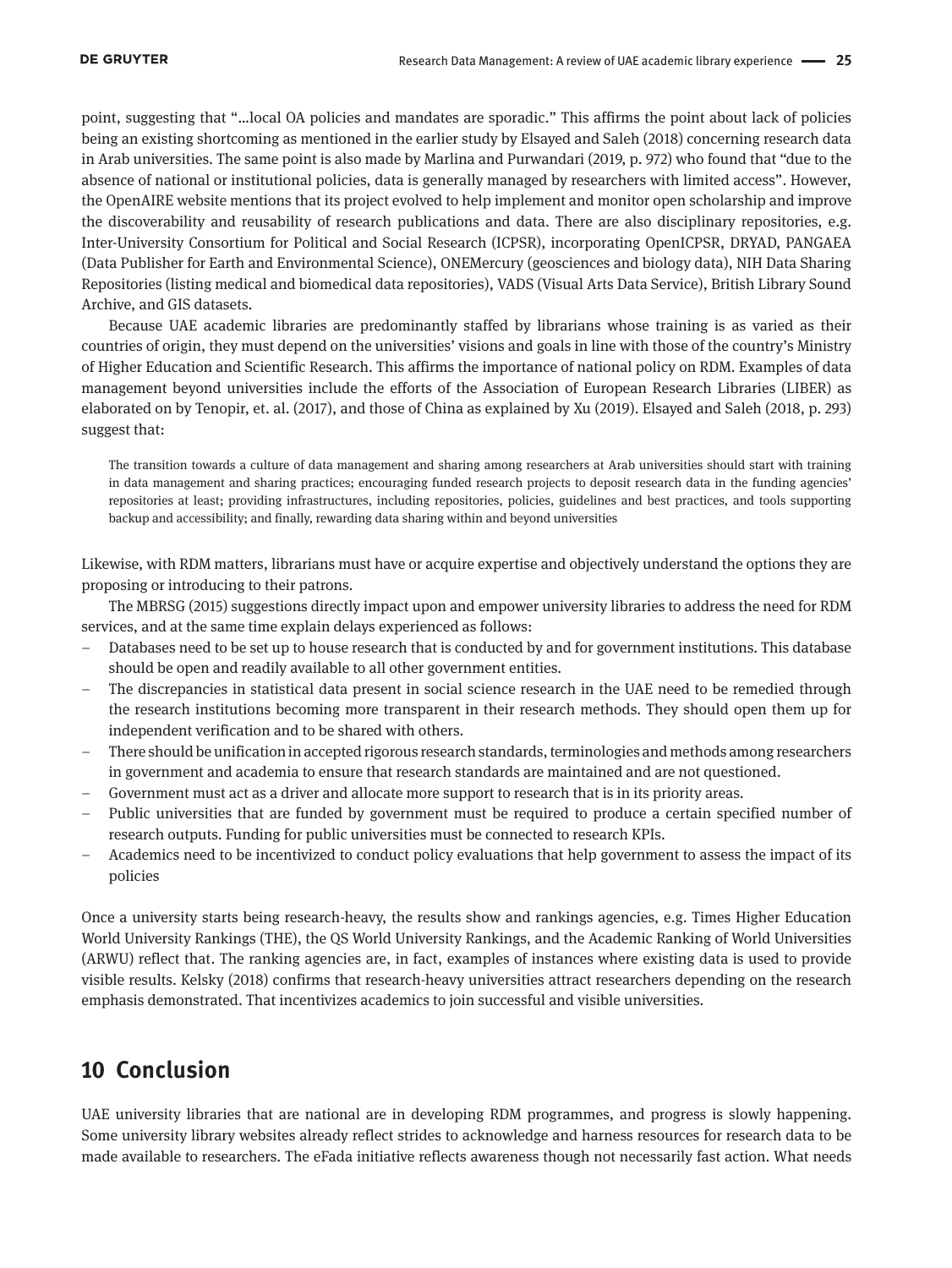developing is systematic access to data resources that includes datasets from and about the UAE beyond national census data. Literature indicates that RDM concerns are shared regardless of where, geographically, the efforts are being made. Where local RDM projects exist, the libraries must take leadership in running and coordinating efforts in their universities.

The MBRSG Policy Council newsletter suggests a healthy enabling policy and infrastructural environment for RDM efforts. What needs to be organized are openly available procedures to follow for successful RDM efforts that are locally appropriate and practical. The fact that the world wide web is available to most parts of the world puts all researchers and innovators in the position of being able to share as well as use research data sets in multi and interdisciplinary dialogues. Therefore, it stands to reason that UAE university libraries must play their part in data capture, management, and encourage data literacy. This essay concludes that the fast transformation of academic libraries, whose use of resources that are global in nature and access, means that librarians need to be prepared to provide the requisite expertise to support users, and notes UAE applicability whenever possible. Regular repository self-study is also a necessary activity. Lessons obtained from experiences of other university libraries, e.g. those from Western-based institutes, together with local ones such as KUSTAR, ZU, UAEU, and international ones, can be put in place for local practical solutions that promote additional RDM services in the UAE.

## **References**

ACRL (2019). *Keeping up with …research data management*. Retrieved from [http://www.ala.org/acrl/publications/keeping\\_up\\_with/rdm](http://www.ala.org/acrl/publications/keeping_up_with/rdm) ACRL (2015). *Scholarship as conversation*. Retrieved from <https://sandbox.acrl.org/literacy-concepts/scholarship-conversation>

- Association of European Research Libraries (2018). *Data librarian, expert on research data management, description, archiving and dissemination*. Retrieved from<https://libereurope.eu/blog/2018/05/14/data-librarian-expert-on-research-data-management/>
- Becher, T. & Trowler, P. R. (2001). *Academic tribes and territories.* McGraw-Hill Education (UK). Retrieved from [https://www.mheducation.](https://www.mheducation.co.uk/openup/chapters/0335206271.pdf) [co.uk/openup/chapters/0335206271.pdf](https://www.mheducation.co.uk/openup/chapters/0335206271.pdf)
- Bezuidenhout, L., & Chakauya, E. (2018). Hidden concerns of sharing research data by low/middle-income country scientists. *Global Bioethics, 29*(1), 39-54. <https://doi.org/10.1080/11287462.2018.1441780>
- Boufarss, M., & Harviainen, J. T. (2021). Librarians as gate-openers in open access publishing: A case study in the United Arab Emirates. *The Journal of Academic Librarianship, 47*(5), 102425. <https://doi.org/10.1016/j.acalib.2021.102425>
- Boufarss, M., & Laakso, M. (2020). Open Sesame? Open access priorities, incentives, and policies among higher education institutions in the United Arab Emirates. *Scientometrics 124,* 1553–1577. <https://doi.org/10.1007/s11192-020-03529-y>
- Bryant, R., Lavoie, B., & Malpas, C. (2018). *Incentives for building university RDM services. The realities of research data management, Part Three*. OCLC Research Report, OCLC Online Computer Library Center, Inc.
- Chigwada, J., Chiparausha, B., & Kasiroori, J. (2017). Research Data Management in Research Institutions in Zimbabwe*. Data Science Journal, 16*,.31.<http://doi.org/10.5334/dsj-2017-031>
- Chiware, E.R.T. & Mathe, Z. (2015). Academic libraries' role in research data management services: A South African perspective. *South African Journal of Libraries and Information Science, 81*(2), 1-10. <https://doi.org/10.7553/81-2-1563>
- Chiware, E. R. T. & Becker, D.A. (2018). Research data management services in Southern Africa: A readiness survey of academic and research libraries. *African Journal of Library, Archives & Information Science 28* (1), 1-16.
- Cox, A. M. & Verbaan, E. (2018). *Exploring research data management*. London: Facet Publishing.
- Cox, A.M., Kennan, M.A., Lyon, L., Pinfield, S. & Sbaffi, L. (2019). Maturing research data services and the transformation of academic libraries. *Journal of Documentation, Vol. 75* (6), 1432-1462. <https://doi.org/10.1108/JD-12-2018-0211>
- Dataverse Project. (2019). *About the project*. Retrieved from <https://dataverse.org/about>
- Elsayed, A. M. & Saleh, E. I. (2018). Research data management and sharing among researchers in Arab universities: An exploratory study. *IFLA Journal, 44*(4), 281–299.<https://doi.org/10.1177/0340035218785196>
- Hammoud, J., Vatian, A., Dobrenko, N., Vedernikov, N., Shalyto, A., & Gusarova, N. (2021, November). New Arabic Medical Dataset for Diseases Classification. In *International Conference on Intelligent Data Engineering and Automated Learning* (pp. 196-203). Springer, Cham.
- HathiTrust (2017). *Welcome to HathiTrust*. Retrieved 18 March 2022 from <https://www.hathitrust.org/about>
- Itani, A. & Östlundh, L. (2021). The role of institutional repositories in advancing open scholarship: A case study from the United Arab Emirates University. *The Journal of Electronic Theses and Dissertations, 1*(1), 3.
- Johnson, S., & Potluri, R. M. (2020). Are the UAE academic libraries ready to support research 2.0? *Library Philosophy and Practice*, 2020, 1-18.
- Khalifa University (2013). *Masdar Institute Joins Consortium of Libraries under UAE's 'Ankabut' Umbrella.* Retrieved 17 March 2022 from <https://www.ku.ac.ae/masdar-institute-joins-consortium-of-libraries-under-uae-s-ankabut-umbrella/>